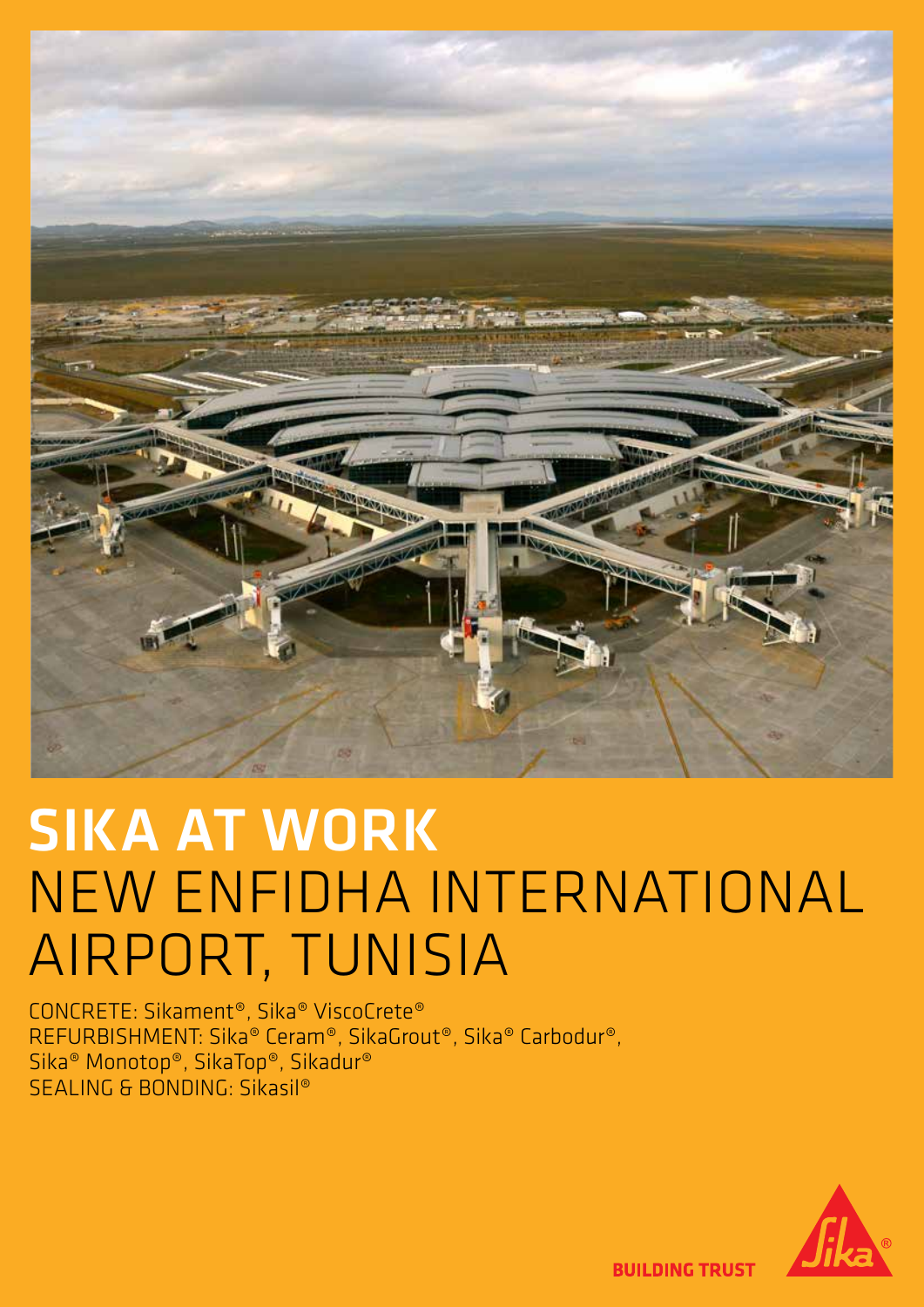### ENFIDHA AIRPORT, TUNISIA

Tunisia is a country which has promoted its assets well. It has developed facilities for tourism and is now one of the first destinations in Africa for holidaying Europeans with year round sunshine, excellent hotels, and beaches, fine golf courses, and first class service.

The country contains a large proportion of the Sahara Desert but even this is an asset to tourism. Tunisia may be reached by traveling to one of six international airports around the country: Tunis-Carthage (8 kilometers from the capital Tunis), Jerba-Zarzis Airport, Monastir H.Bourguiba Airport, Sfax-Thyna Airport, Touzeur-Nefta Airport or 7 November-Tabarka Airport. All these airports are fairly small with limited facilities for the sophisticated air traveler.

#### PROJECT DESCRIPTION

In 2004 the Tunisian goverment decided that a new airport should be built on a 4,300 hectares at Enfidha, a state-ofthe-art international airport complex with first-class shopping, restaurants, entertainment facilities and service for the airlines and passengers. More importantly, the airport was to

be situated at Enfidha, to the north east of the country about 80 km south of the capital Tunis but in the middle of a major tourist region.

'Aéroport de Paris' (ADP) completed the design of the new international airport at Enfidha in the final quarter of 2001 (contact worth \$9.6million) and also prepared the tender documents for the contracts relating to the construction in mid-2006. The construction plans call for building the airport in several phases; the first phase of the airport will have a passenger handling capacity of five million a year. However subsequent phases are expected to increase the capacity to ten million and then 20 million in the longer-term. The Tunisian government (Ministry of Communications Technologies and Transport) and the Tunisian Airport Authority (OACA) has approved the design brief for the project produced by ADP.

#### PROJECT REQUIREMENTS

The principal architectural theme of the airport is to be modern. The airport is set to be a symbol of the country and must reflect the image of modern Tunisia.

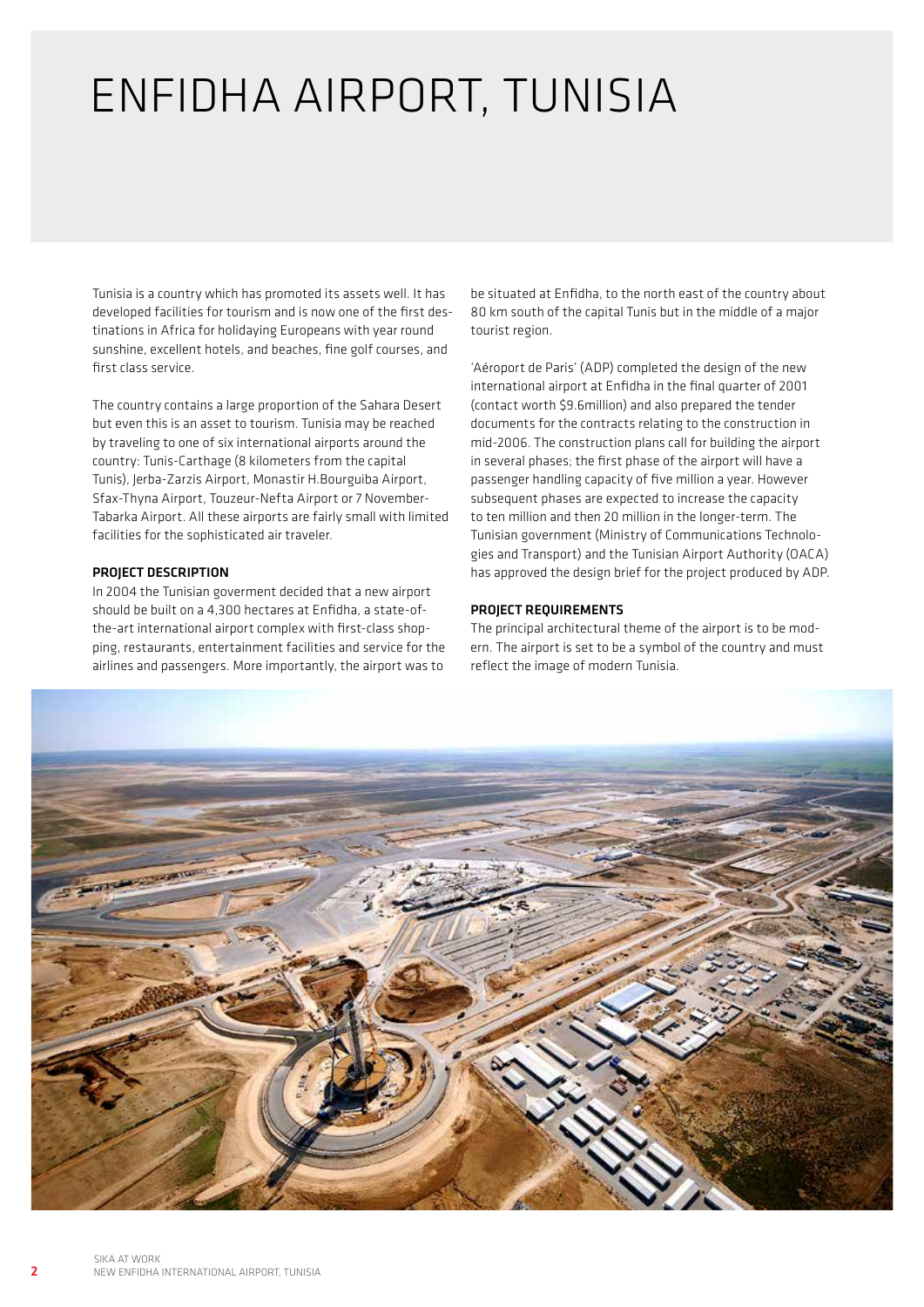The design of the terminal was conceived in the form of a square diamond, the point of which is directed towards the landing strips. The terminal building will be covered with a light roof in a futuristic design in the form of giant wings. The impression of the traveler is expected to be 'It is not the plane which takes off but the whole airport!'

The external facade will show a clear division between the lower levels and that of the upper ones of the building. The use of clever glazing in the building will allow light to permeate the whole interior space. A large space will be established in the center of the building and different gardens will be established between the runway area and the departure lounges to give the passengers chance to relax. The interior design will be a subtle mixture of traditional and modern styles.

#### PROJECT DETAILS Runways:

Direction: 09/27 Length: 3,300 m Surface: Asphalt

Order year: 2000 Project type: New airport Location: Enfidha, Tunisia Estimated investment: EUR 384 million Construction start: second half of 2007 Completion: First phase 2009

- The second phase is supposed to be started in 2020 and ends in 2022, the capacity of the airport will be 10 million passengers.
- The third phase is supposed to be started in 2026 and ends in 2028, the capacity of the airport will be 15 million passengers.
- The fourth and last phase is supposed to be started in 2034 and finished in 2036. By the completion of the fourth phase the airport will have the capacity to hold over 20 million passengers.
- The number of telescopic footbridges is 18 and the parking space's capacity is 14 aircrafts.







3